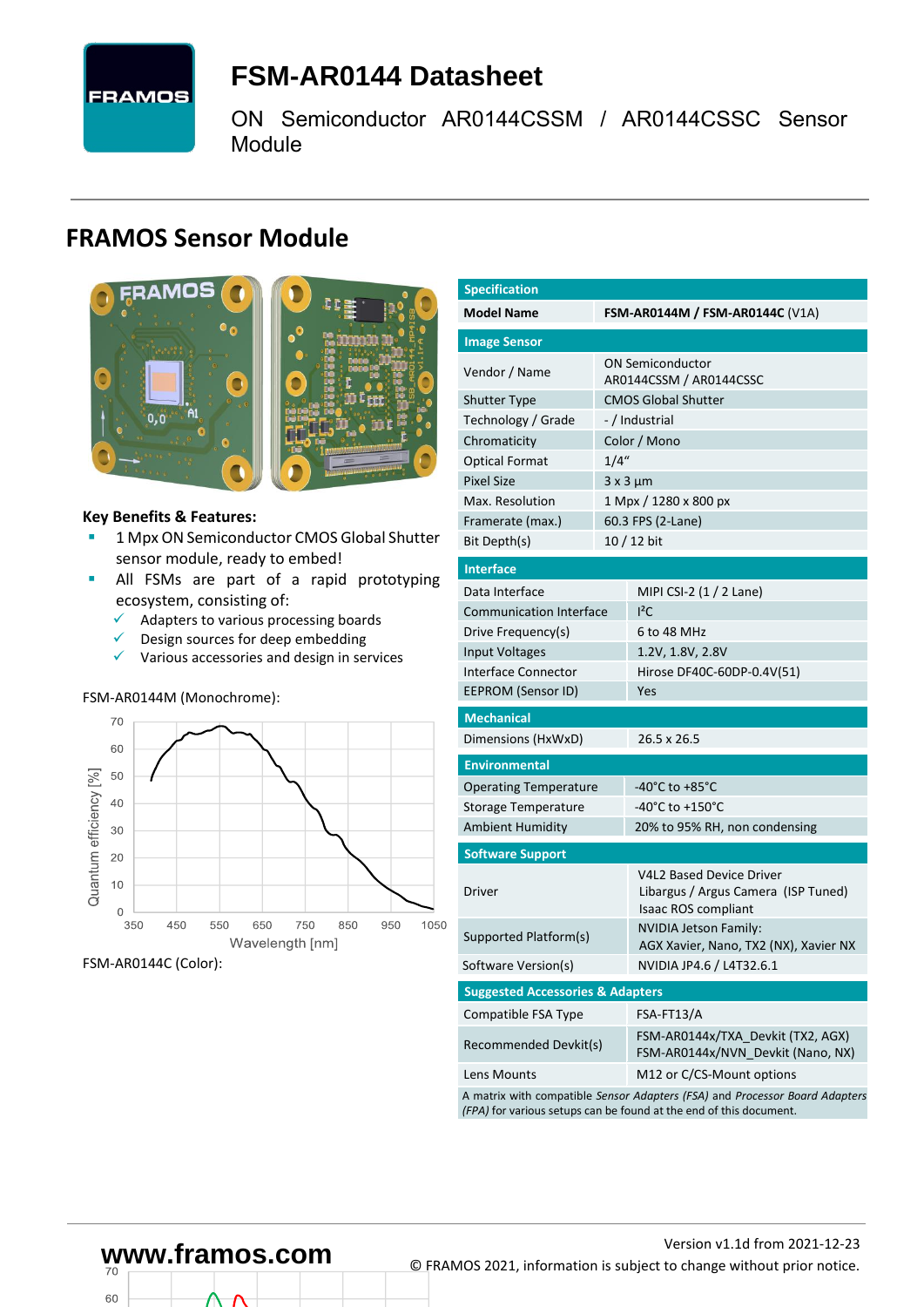#### **Mechanical Drawing**

**PAMOS** 



Sensor image optical center is in mechanical board center.

#### **Connector Pinout**

Type: [Hirose DF40C-60DP-0.4V\(51](#page-0-6)[\)](#page-0-6)  Mating Type: Hirose DF40HC(4.0)-60DS-0.4V(51)



Signals are routed directly from image sensor to connector. Details on specific signals are described in the respective image sensor datasheet.

## **www.framos.com**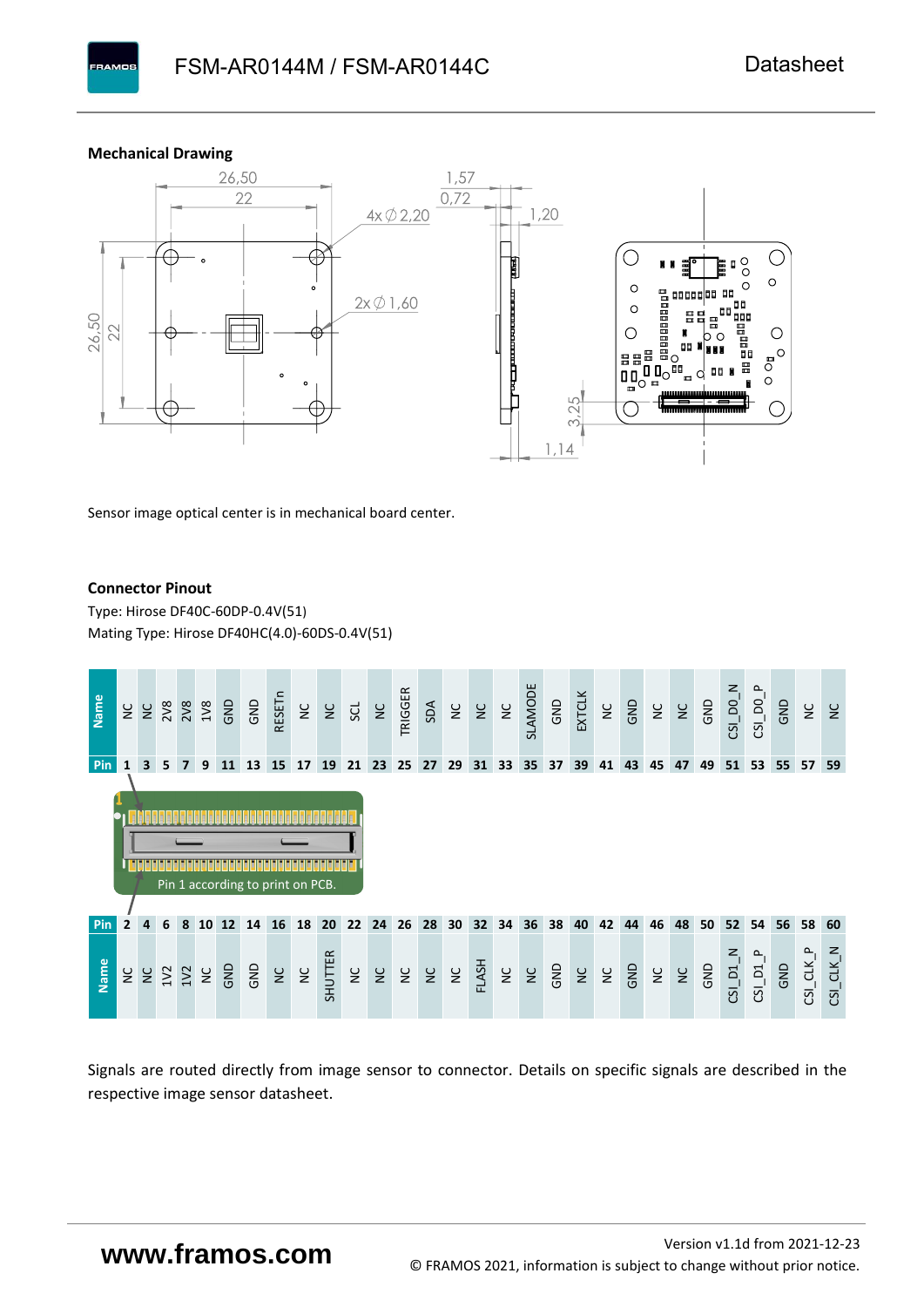#### **Table of Contents**

| 1 |       |  |
|---|-------|--|
|   | 1.1   |  |
|   | 1.2   |  |
|   | 1.2.1 |  |
|   | 1.2.2 |  |
| 2 |       |  |
|   | 2.1   |  |
|   | 2.1.1 |  |
|   | 2.1.2 |  |
| 3 |       |  |
|   |       |  |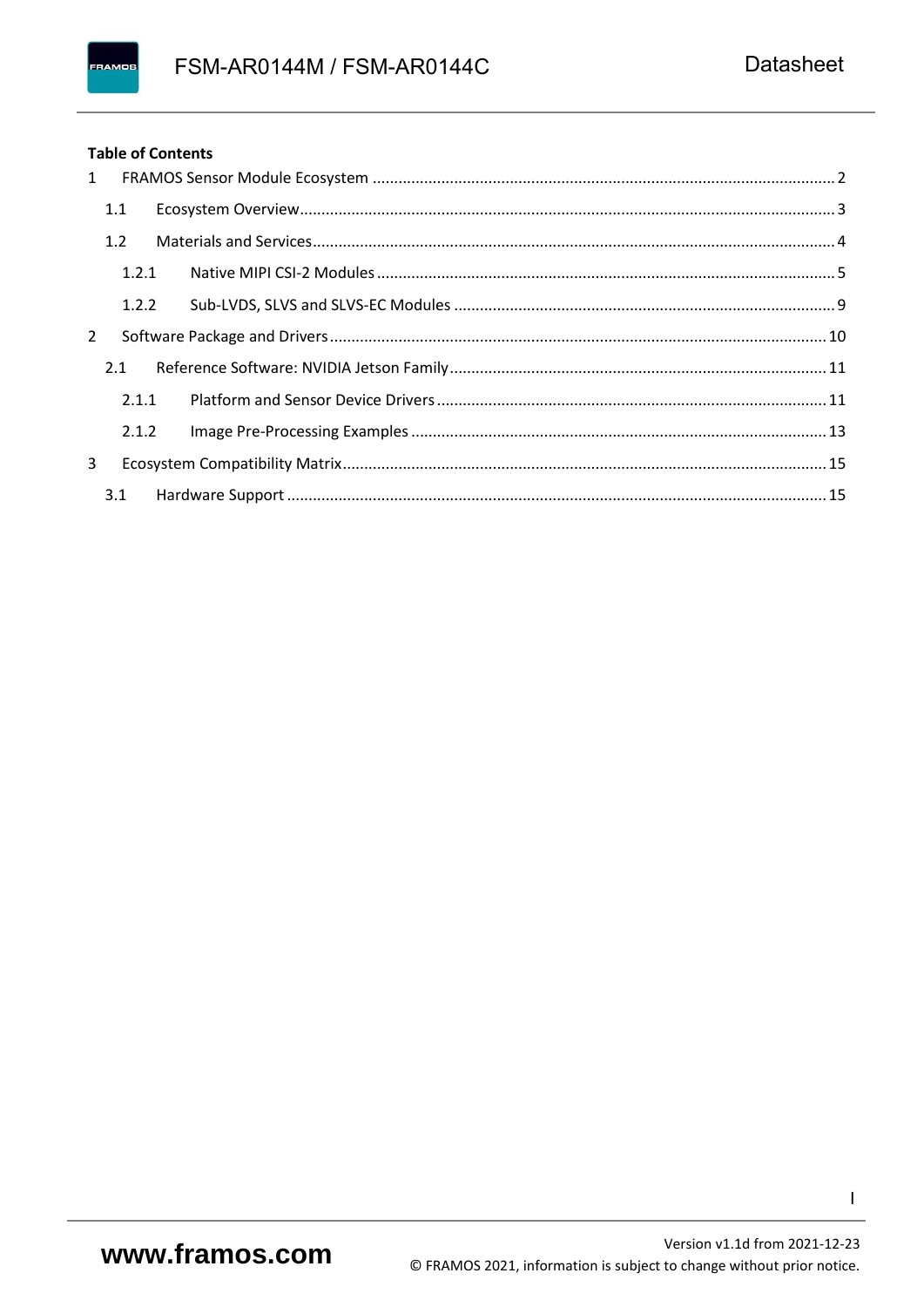#### <span id="page-3-0"></span>**1 FRAMOS Sensor Module Ecosystem**

The FSM Ecosystem consists of FRAMOS Sensor Modules, Adapters, Software and Sources, and provides one coherent solution supporting the whole process of integrating image sensors into embedded vision products.

During the evaluation and proof-of-concept phase, off-the-shelf sensor modules with a versatile adapter framework allow the connection of latest image sensor technology to open processing platforms, like the NVIDIA Jetson Family or the 96boards.org standard. Reference drivers and sample applications deliver images immediately after installation, supporting V4L2 and an optional derivate API providing comfortable integration. Within the development phase, electrical design references and driver sources guide with a solid and proven baseline to quickly port into individual system designs and extend scope, while decreasing risk and efforts.

To simplify and relieve the whole supply chain, all FRAMOS Sensor Modules and adapters are optimized and ready for delivery in volume and customization with pre-configured lens holder, lens and further accessories.

#### **Off-the-Shelf Hardware**

- FRAMOS Sensor Modules (FSM) from stock, ready for evaluation and optimized for initial mass production.
- Versatile adapter framework, allowing flexible testing of different modules, on different processing boards:
	- FRAMOS Sensor Adapter (FSA): Everything the specific sensor needs for operation
	- FRAMOS Processor Adapter (FPA): Connect up to four FSM + FSA to a specific processor board
- From lenses, mechanics and cables, all needed imaging accessories from one hand

#### **Kickstart Software Package**

- Drivers with basic sensor integration:
	- V4L2 drivers for specific image sensors
	- Platform specific device tree overlays
- Streamlined V4L2 library (LibSV) with comfortable and generic C/C++ API
- Example applications demonstrating initialization, configuration and image acquisition

Further to the off-the-shelf hard- and software, the Ecosystem supports you on project basis with:

- Driver sources allowing the focus on application specific scope and sensor features
- Electrical references for FSA and FPA, supporting quick and optimized embedding of FSMs
- Engineering services via FRAMOS and its partners, allowing you to focus on your product's unique value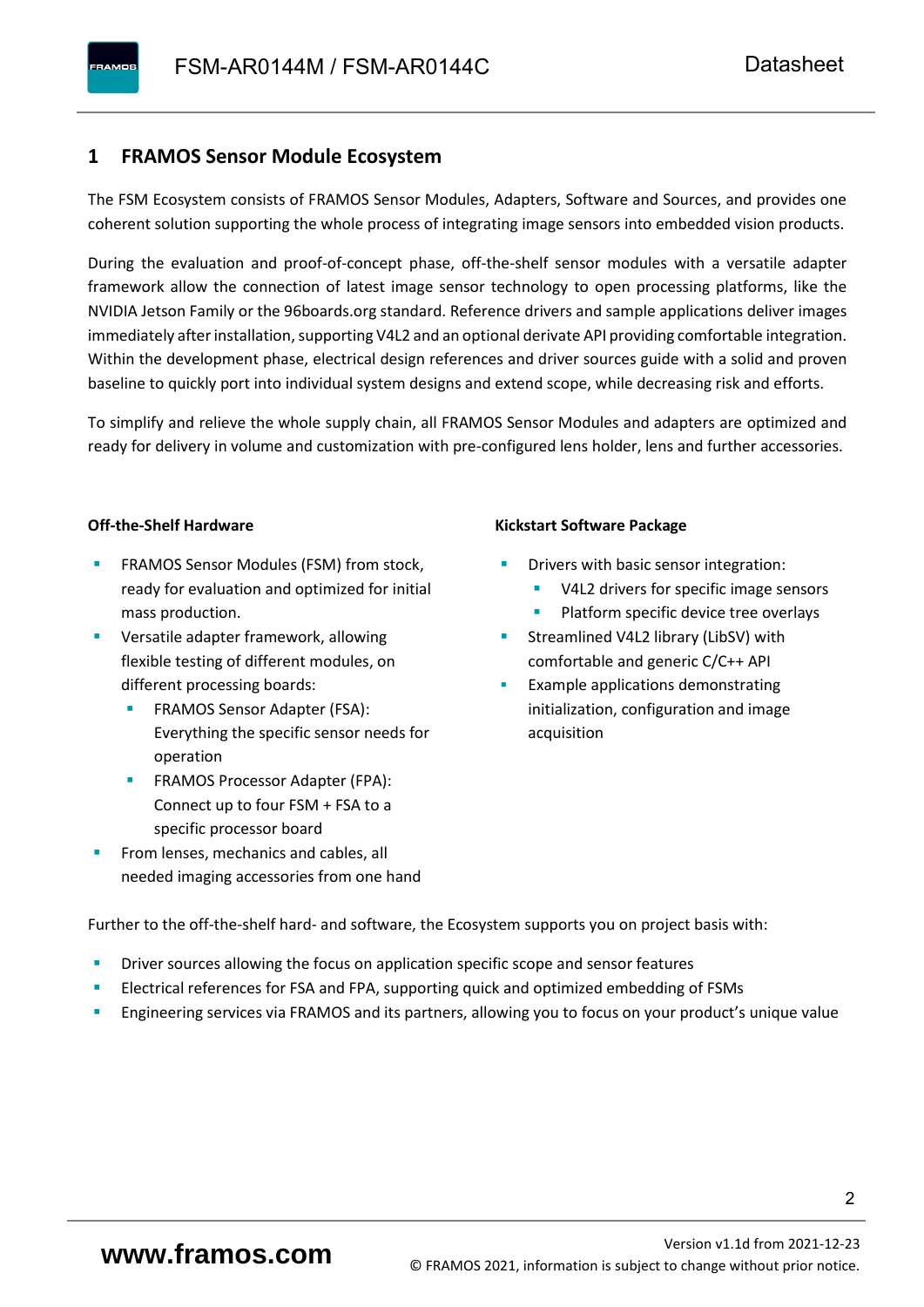#### <span id="page-4-0"></span>**1.1 Ecosystem Overview**

**PAMOS** 

The figure below shows a map of compatibility with all components inside the Ecosystem. Every element (or hardware) and connection displayed in **Green** operates with native MIPI CSI-2 (D-PHY) data.



Every component and connection displayed in **Orange** or **Blue** operates with proprietary (Sub-LVDS, SLVS) or standardized (SLVS-EC) LVDS data, that requires further attention to the physical processing of the image data by either data conversion or specific FPGA IP. Users of MIPI CSI-2 based processing systems are supported by FSM specific data conversion located on dedicated FRAMOS Sensor Adapters (FSAs).



*Figure 1: Assembly of a typical Sensor Module Development Kit*

Specification and compatibility of all individual components are listed in the appropriate chapter of the full datasheet. Access to software and drivers is only granted with the purchase of the appropriate development kit. Electrical design sources, support and services are provided on individual basis, they are not part of the development kit or component purchase.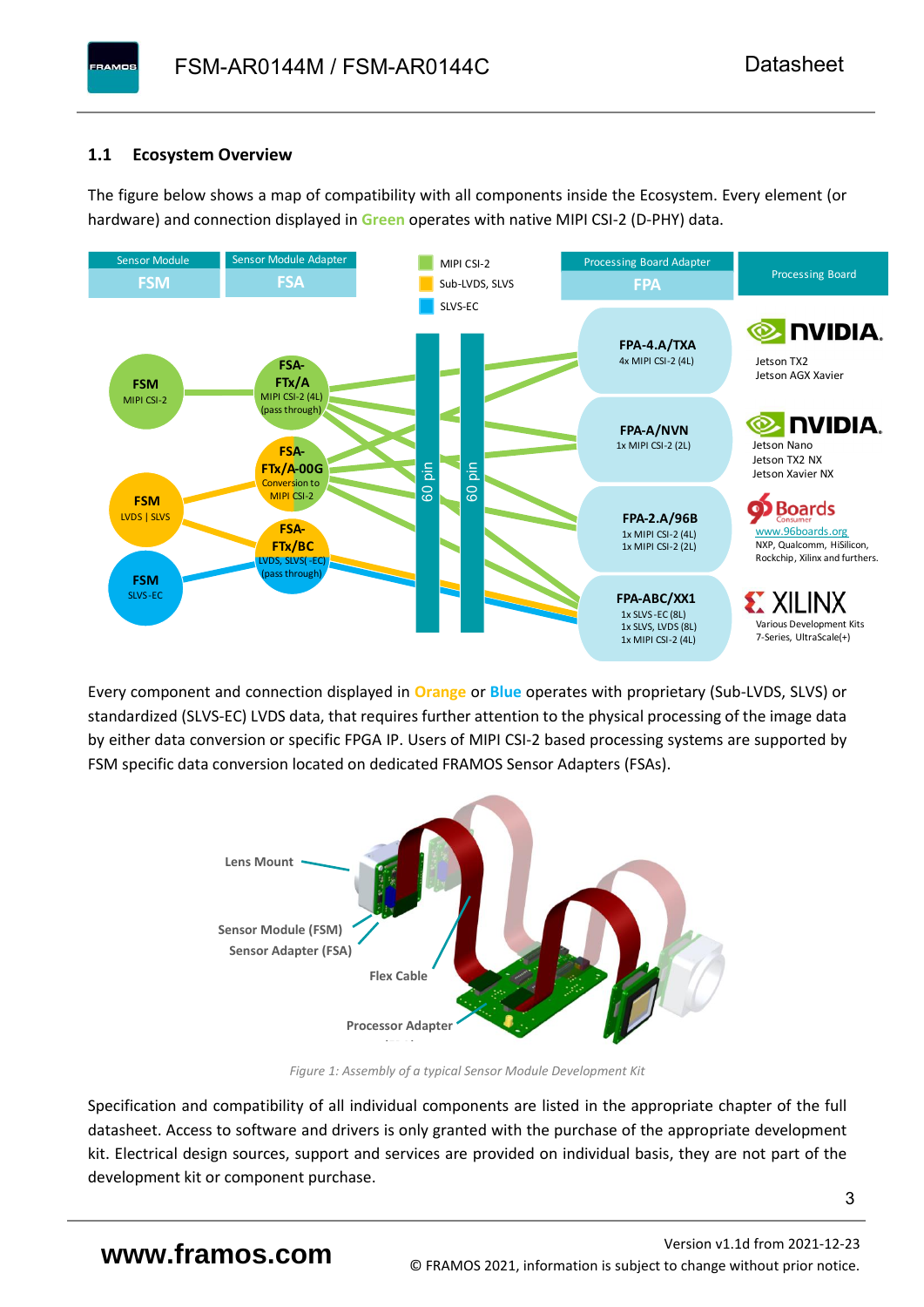#### <span id="page-5-0"></span>**1.2 Materials and Services**

Below you can find a list of materials and services as part of the FRAMOS Sensor Module Ecosystem.

#### **Hardware**

- **EXECTED FRAMOS Sensor Module Development Kits**
- **Individual Parts:** 
	- FRAMOS Sensor Modules
	- **FRAMOS Sensor Adapters**
	- **EXAMOS Processor Adapters**
	- **EXECTED** FRAMOS Module Accessories (Cables, Mounts)

**Software** (part of the Development Kit)

- Software Package for NVIDIA Jetson AGX Xavier, Nano, TX2, TX2 NX and Xavier NX
- Software Package for DragonBoard 410c (96Boards)
- **E** Xilinx FPGA reference implementation for SLVS-EC (Sony IMX421, IMX530)

#### **Design Sources** (on Project Basis)

- Software Driver Sources
- Electrical References for FSA, FPA (Schematics)

#### **Design Services**

- Off-the-shelf hardware customization including size, shape, connector and extended functionality
- Software customization and extension
	- Additional processor board support
	- Further sensor features and image (pre-)processing
- **■** Integration of additional sensors
- Optimization for volume production
- Lens assembly and alignment
- System / solution development
- Production and integration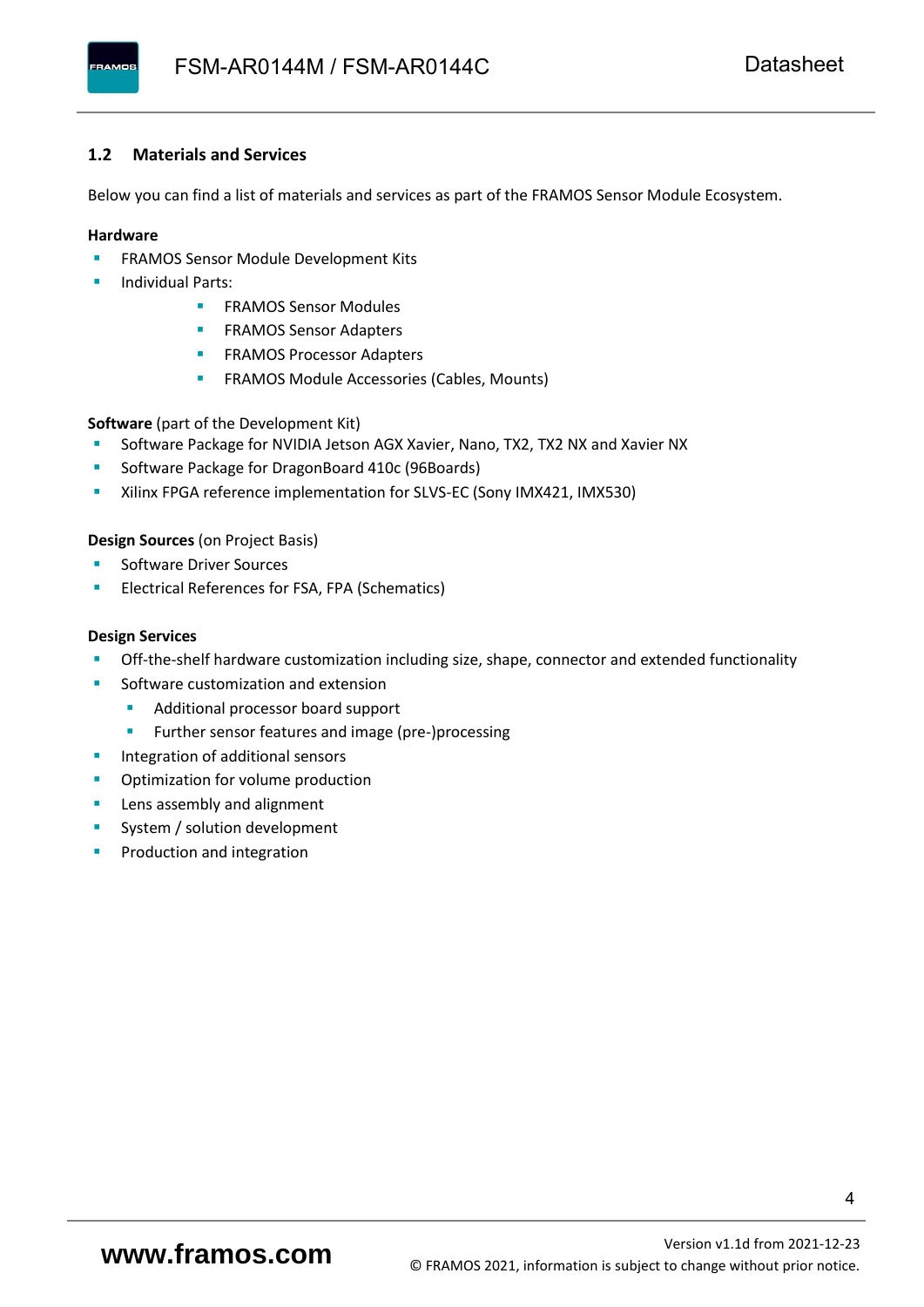#### **1.2.1 Native MIPI CSI - 2 Modules**

#### **[Global Shu](#page-0-7)tters**

<span id="page-6-0"></span>

| <b>Model Name</b>                        | FSM-IMX297                      | <b>FSM-AR0144</b>            | FSM-IMX296                      | FSM-HDP230                             | FSM-IMX565                             |
|------------------------------------------|---------------------------------|------------------------------|---------------------------------|----------------------------------------|----------------------------------------|
|                                          |                                 |                              |                                 |                                        |                                        |
| <b>Shutter Type</b>                      | <b>CMOS Global Shutter</b>      | <b>CMOS Global Shutter</b>   | <b>CMOS Global Shutter</b>      | <b>CMOS Global Shutter</b>             | <b>CMOS Global Shutter</b>             |
| <b>Technology</b>                        | Pregius (Gen2)(Bin)             |                              | Pregius (Gen2)                  |                                        | Pregius S (Gen4)                       |
| <b>Resolution [MP]</b>                   | 0.4                             | 1                            | 1.6                             | 2.3                                    | 12.3                                   |
| <b>Resolution [HxV]</b>                  | 728 x 544                       | 1280 x 800                   | 1456 x 1088                     | 1944 x 1204                            | 4128 x 3008                            |
| Max. Framerate [FPS]                     | 120.9 FPS (1-Lane)              | 60.3 FPS (2-Lane)            | 60.4 FPS (1-Lane)               | 59.9 FPS (4-Lane)<br>59.9 FPS (2-Lane) | 42.6 FPS (4-Lane)<br>22.3 FPS (2-Lane) |
| Mono / Color                             | Mono                            | Color / Mono                 | Mono                            | Color / Mono                           | Color / Mono                           |
| <b>Sensor Manufacturer</b>               | Sony                            | <b>ON Semiconductor</b>      | Sony                            | Pyxalis                                | Sony                                   |
| <b>Sensor Name</b>                       | <b>IMX297LLR /</b><br>IMX297LQR | AR0144CSSM /<br>AR0144CSSC   | <b>IMX296LLR /</b><br>IMX296LQR | HDPYX 230-G Mono<br>/ HDPYX 230-G RGB  | <b>IMX565AAMJ-C/</b><br>IMX565AAQJ-C   |
| <b>Application / Grade</b>               | Sensing                         | Industrial                   | Sensing                         | Automotive                             | Industrial                             |
| <b>Optical Format [inch]</b>             | 1/2.9                           | 1/4                          | 1/2.9                           | 1/2.5                                  | 1/1.1                                  |
| Pixel Size [µm]                          | $6.9 \times 6.9$                | 3x3                          | 3.45 x 3.45                     | $3.2 \times 3.2$                       | $2.74 \times 2.74$                     |
| Pixel Bitdepth [bit]                     | 10 bit                          | $10/12$ bit                  | 10 bit                          | 8/10/12/14/16<br>bit                   | 8/10/12 bit                            |
| Data Interface [Type]                    | MIPI CSI-2                      | MIPI CSI-2                   | MIPI CSI-2                      | MIPI CSI-2                             | MIPI CSI-2                             |
| Data Interface [# Lanes]                 | $\mathbf{1}$                    | 1/2                          | $\mathbf{1}$                    | 2/4                                    | 2/4                                    |
| <b>Communication Interface</b>           | $I2C$ (4-wire serial)           | $l^2C$                       | $I2C$ (4-wire serial)           | $I^2C$                                 | $I^2C$                                 |
| <b>Drive Frequency [MHz]</b>             | 37.125 / 74.25 / 54             | 6 to 48                      | 37.125 / 74.25 / 54             | 6 to 27                                | 37.125 / 54 / 74.25<br><b>MHz</b>      |
| <b>Input Voltages</b>                    | 1.2V, 1.8V, 3.3V                | 1.2V, 1.8V, 2.8V             | 1.2V, 1.8V, 3.3V                | 1.2V, 1.8V, 2.8V                       | 1.1V, 1.8V, 2.9V, 3.3V                 |
| <b>Supported Lens Mounts</b>             | M12 or<br>C/CS-Mount options    | M12 or<br>C/CS-Mount options | M12 or<br>C/CS-Mount options    | M12 or<br>C/CS-Mount options           | C/CS-Mount option                      |
| <b>Board Dimensions [mm<sup>2</sup>]</b> | 26.5 mm x 26.5 mm               | 26.5 mm x 26.5 mm            | 26.5 mm x 26.5 mm               | 26.5 mm x 26.5 mm                      | 26.5 mm x 26.5 mm                      |

Version v1.1d from 2021-12-23

Version v1.1d from 2021-12-23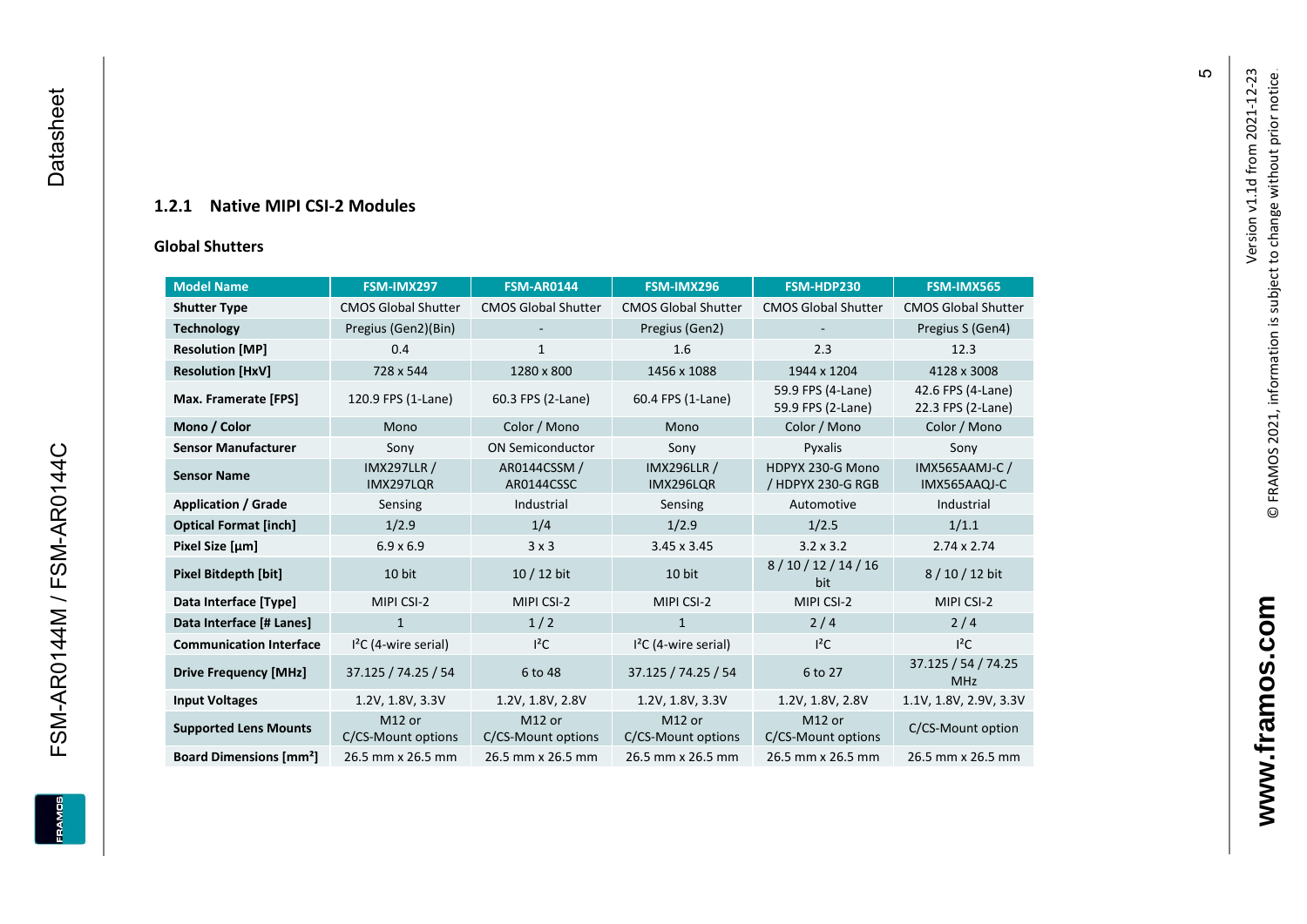FSM-AR0144M / FSM-AR0144C

**ERAMOS** 

#### **Rolling Shutters (Part 1/ 3 ) – up to 5 MP**

| <b>Model Name</b>                        | FSM-IMX327                         | FSM-IMX290                          | FSM-IMX462                          | FSM-IMX464                         | FSM-IMX335                         | <b>FSM-AR0521</b>                  |
|------------------------------------------|------------------------------------|-------------------------------------|-------------------------------------|------------------------------------|------------------------------------|------------------------------------|
| <b>Shutter Type</b>                      | <b>CMOS Rolling</b><br>Shutter     | <b>CMOS Rolling</b><br>Shutter      | <b>CMOS Rolling</b><br>Shutter      | <b>CMOS Rolling</b><br>Shutter     | <b>CMOS Rolling</b><br>Shutter     | <b>CMOS Rolling</b><br>Shutter     |
| <b>Technology</b>                        | Starvis + NIR                      | Starvis + NIR                       | <b>Starvis</b>                      | Starvis + NIR                      | <b>Starvis</b>                     |                                    |
| <b>Resolution [MP]</b>                   | 2.1                                | 2.1                                 | 2.1                                 | 4.2                                | 5                                  | 5                                  |
| <b>Resolution [HxV]</b>                  | 1920 x 1080                        | 1920 x 1080                         | 1920 x 1080                         | 2712 x 1538                        | 2616 x 1964                        | 2592 x 1944                        |
| Max. Framerate [FPS]                     | 60 FPS (4-Lane)<br>60 FPS (2-Lane) | 120 FPS (4-Lane)<br>60 FPS (2-Lane) | 120 FPS (4-Lane)<br>60 FPS (2-Lane) | 90 FPS (4-Lane)<br>30 FPS (2-Lane) | 60 FPS (4-Lane)<br>30 FPS (2-Lane) | 69 FPS (4-Lane)<br>34 FPS (2-Lane) |
| Mono / Color                             | Color                              | Color                               | Mono                                | Color / Mono                       | Color / Mono                       | Color / Mono                       |
| <b>Sensor Manufacturer</b>               | Sony                               | Sony                                | Sony                                | Sony                               | Sony                               | <b>ON Semiconductor</b>            |
| <b>Sensor Name</b>                       | <b>IMX327LQR1</b>                  | IMX462LQR-C                         | <b>IMX290LLR /</b><br>IMX290LQR     | IMX464LQR-C                        | <b>IMX335LLN /</b><br>IMX335LQN    | AR0521SR2M /<br>AR0521SR2C         |
| <b>Application / Grade</b>               | Security                           | Security                            | Security                            | Security                           | Security                           |                                    |
| <b>Optical Format [inch]</b>             | 1/2.8                              | 1/2.8                               | 1/2.8                               | 1/1.8                              | 1/2.8                              | 1/2.5                              |
| Pixel Size [µm]                          | $2.9 \times 2.9$                   | $2.9 \times 2.9$                    | $2.9 \times 2.9$                    | $2.9 \times 2.9$                   | $2 \times 2$                       | $2.2 \times 2.2$                   |
| <b>Pixel Bitdepth [bit]</b>              | 10 / 12 bit                        | 10 / 12 bit                         | 10 / 12 bit                         | 10 / 12 bit                        | 10 / 12 bit                        | 8/10/12 bit                        |
| Data Interface [Type]                    | MIPI CSI-2                         | MIPI CSI-2                          | MIPI CSI-2                          | MIPI CSI-2                         | MIPI CSI-2                         | MIPI CSI-2                         |
| Data Interface [# Lanes]                 | 2/4                                | 2/4                                 | 2/4                                 | 2/4                                | 2/4                                | 2/4                                |
| <b>Communication Interface</b>           | $I2C$ (4-wire serial)              | $I^2C$                              | $I2C$ (4-wire serial)               | $I^2C$                             | $l^2C$                             | $l^2C$                             |
| <b>Drive Frequency [MHz]</b>             | 37.125 / 74.25                     | 37.125 / 74.25                      | 37.125 / 74.25                      | 6 to 27 / 37.125 /<br>74.25        | $6 - 27 / 37.125 /$<br>74.25       | 10 to 48                           |
| <b>Input Voltages</b>                    | 1.2V, 1.8V, 2.9V                   | 1.2V, 1.8V, 2.9V                    | 1.2V, 1.8V, 2.9V                    | 1.2V, 1.8V, 2.9V                   | 1.2V, 1.8V, 2.9V                   | 1.2V, 1.8V, 2.7V                   |
| <b>Supported Lens Mounts</b>             | M12 or C/CS-Mount<br>options       | M12 or C/CS-Mount<br>options        | M12 or C/CS-Mount<br>options        | M12 or C/CS-Mount<br>options       | M12 or C/CS-Mount<br>options       | M12 or C/CS-Mount<br>options       |
| <b>Board Dimensions [mm<sup>2</sup>]</b> | 26.5 x 26.5                        | 26.5 x 26.5                         | 26.5 x 26.5                         | 26.5 x 26.5                        | 26.5 x 26.5                        | $26.5 \times 26.5$                 |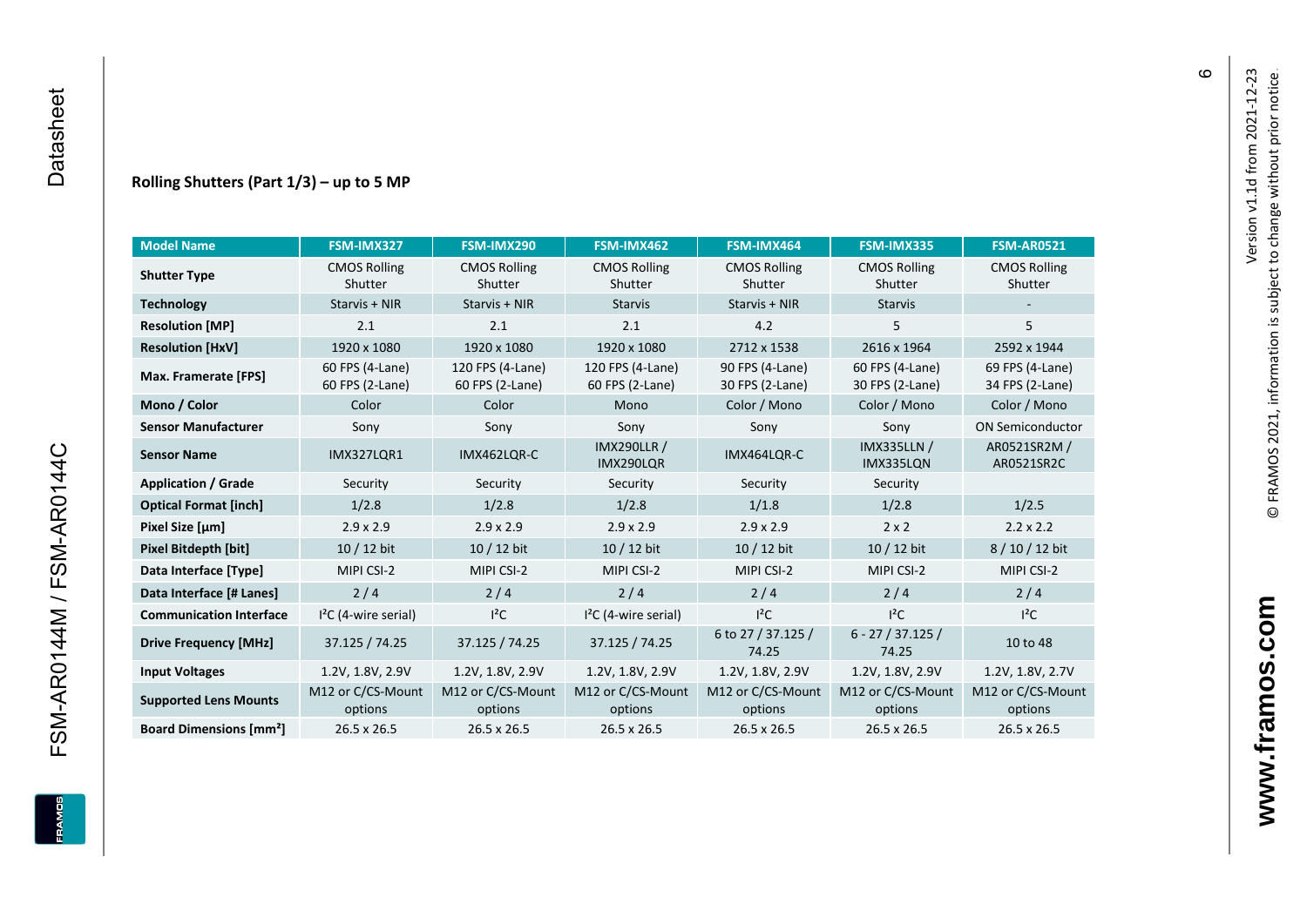#### **Rolling Shutters (Part 2/ 3 ) – 8 MP**

| <b>Model Name</b>                        | FSM-IMX334                      | FSM-IMX485                         | <b>FSM-IMX585</b>                    | FSM-IMX678                         | FSM-IMX415                         | <b>FSM-IMX715</b>                  |
|------------------------------------------|---------------------------------|------------------------------------|--------------------------------------|------------------------------------|------------------------------------|------------------------------------|
| <b>Shutter Type</b>                      | <b>CMOS Rolling</b><br>Shutter  | <b>CMOS Rolling</b><br>Shutter     | <b>CMOS Rolling</b><br>Shutter       | <b>CMOS Rolling</b><br>Shutter     | <b>CMOS Rolling</b><br>Shutter     | <b>CMOS Rolling</b><br>Shutter     |
| <b>Technology</b>                        | <b>Starvis</b>                  | Starvis + NIR                      | Starvis2                             | Starvis2                           | Starvis + NIR                      | Starvis + NIR                      |
| <b>Resolution [MP]</b>                   | 8.3                             | 8.3                                | 8.3                                  | 8.3                                | 8.4                                | 8.4                                |
| <b>Resolution [HxV]</b>                  | 3864 x 2180                     | 3864 x 2180                        | 3856 x 2180                          | 3856 x 2180                        | 3864 x 2192                        | 3864 x 2192                        |
| Max. Framerate [FPS]                     | 60 FPS (4-Lane)                 | 72 FPS (4-Lane)<br>38 FPS (2-Lane) | 90.1 FPS (4-Lane)<br>30 FPS (2-Lane) | 72 FPS (4-Lane)<br>30 FPS (2-Lane) | 90 FPS (4-Lane)<br>44 FPS (2-Lane) | 90 FPS (4-Lane)<br>44 FPS (2-Lane) |
| Mono / Color                             | Color / Mono                    | Color                              | Color                                | Color / Mono                       | Color                              | Color                              |
| <b>Sensor Manufacturer</b>               | Sony                            | Sony                               | Sony                                 | Sony                               | Sony                               | Sony                               |
| <b>Sensor Name</b>                       | <b>IMX334LLR /</b><br>IMX334LQR | IMX485LQJ                          | IMX585AAQJ1-C                        | IMX678AAQR1                        | IMX415-AAQR                        | IMX715AAQR1                        |
| <b>Application / Grade</b>               | Security                        | Security                           | Security                             | Security                           | Security                           | Security                           |
| <b>Optical Format [inch]</b>             | 1/1.8                           | 1/1.2                              | 1/1.2                                | 1/1.8                              | 1/2.8                              | 1/2.8                              |
| Pixel Size [µm]                          | $2 \times 2$                    | $2.9 \times 2.9$                   | $2.9 \times 2.9$                     | $2 \times 2$                       | $1.45 \times 1.45$                 | $1.45 \times 1.45$                 |
| Pixel Bitdepth [bit]                     | 10 / 12 bit                     | 10 / 12 bit                        | $10/12$ bit                          | $10/12$ bit                        | 10 / 12 bit                        | $10/12$ bit                        |
| Data Interface [Type]                    | MIPI CSI-2                      | MIPI CSI-2                         | MIPI CSI-2                           | MIPI CSI-2                         | MIPI CSI-2                         | MIPI CSI-2                         |
| Data Interface [# Lanes]                 | $\overline{4}$                  | 2/4                                | 2/4                                  | 2/4                                | 2/4                                | 2/4                                |
| <b>Communication Interface</b>           | $I^2C$                          | $I^2C$                             | $I^2C$                               | $I^2C$                             | $I^2C$                             | $I^2C$                             |
| <b>Drive Frequency [MHz]</b>             | $6 - 27 / 37.125 /$<br>74.25    | 6 to 27 / 37.125 /<br>74.25        | 6 to 27 / 37.125 /<br>72/74.25       | $6 - 27 / 37.125 /$<br>74.25       | 24 / 27 / 37.125 /<br>72/74.25     | 24 / 27 / 37.125 /<br>72/74.25     |
| <b>Input Voltages</b>                    | 1.2V, 1.8V, 2.9V                | 1.2V, 1.8V, 2.9V                   | 1.1V, 1.8V, 3.3V                     | 1.1V, 1.8V, 3.3V                   | 1.1V, 1.8V, 2.9V                   | 1.1V, 1.8V, 2.9V                   |
| <b>Supported Lens Mounts</b>             | M12 or C/CS-<br>Mount options   | C/CS-Mount option                  | C/CS-Mount option                    | M12 or C/CS-<br>Mount options      | M12 or C/CS-<br>Mount options      | M12 or C/CS-<br>Mount options      |
| <b>Board Dimensions [mm<sup>2</sup>]</b> | $26.5 \times 26.5$              | $26.5 \times 26.5$                 | 26.5 x 26.5                          | 26.5 x 26.5                        | 26.5 x 26.5                        | 26.5 x 26.5                        |

FSM-AR0144M / FSM-AR0144C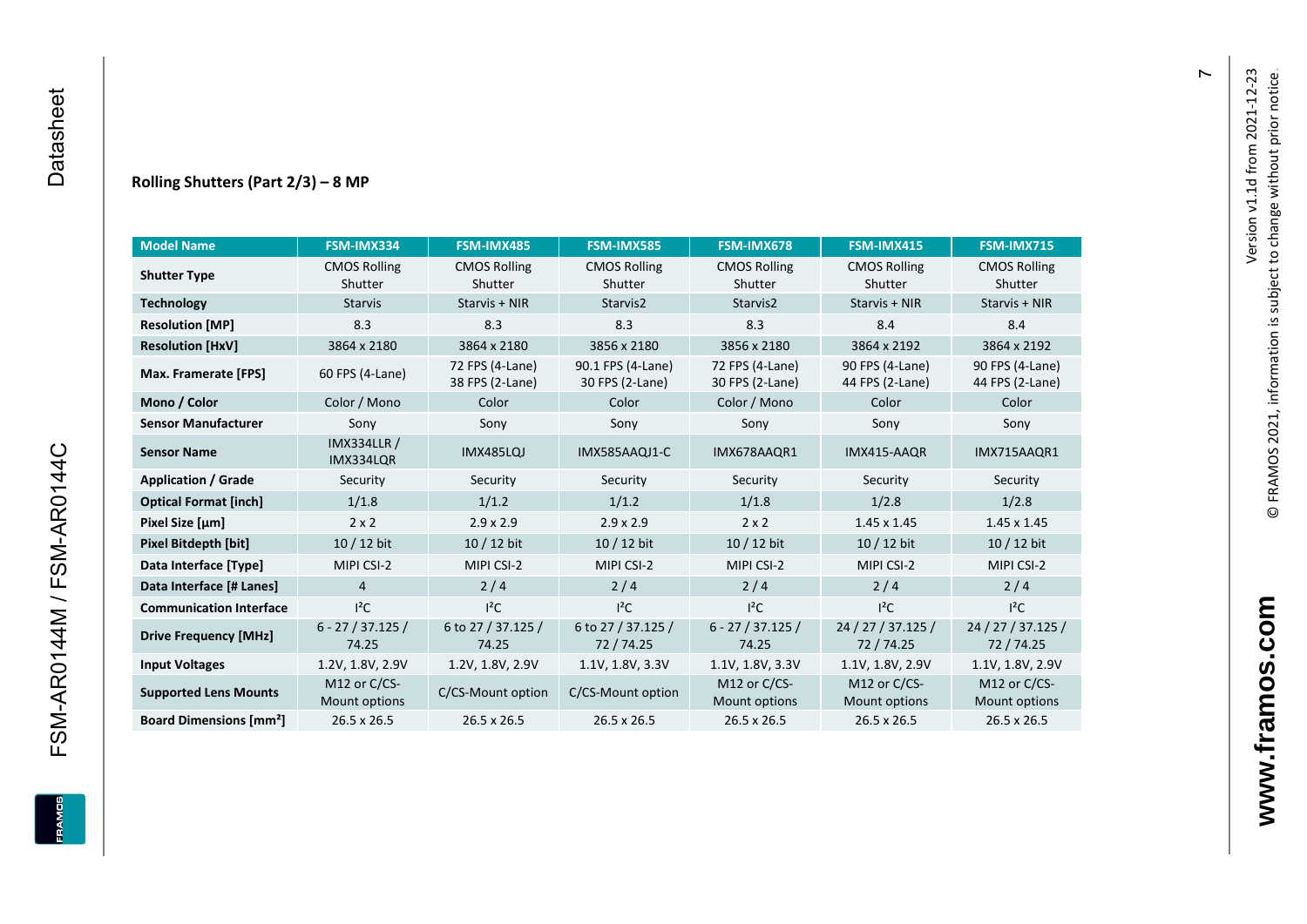| <b>Model Name</b>                        | FSM-IMX412                               | FSM-IMX577                               | FSM-IMX477                               | <b>FSM-AR1335</b>                    | FSM-IMX283                  |
|------------------------------------------|------------------------------------------|------------------------------------------|------------------------------------------|--------------------------------------|-----------------------------|
| <b>Shutter Type</b>                      | <b>CMOS Rolling Shutter</b>              | <b>CMOS Rolling Shutter</b>              | <b>CMOS Rolling Shutter</b>              | <b>CMOS Rolling Shutter</b>          | <b>CMOS Rolling Shutter</b> |
| <b>Technology</b>                        | <b>Starvis</b>                           | <b>Starvis</b>                           | <b>Starvis</b>                           |                                      | <b>Starvis</b>              |
| <b>Resolution [MP]</b>                   | 12.3                                     | 12.3                                     | 12.3                                     | 13.1                                 | 20.2                        |
| <b>Resolution [HxV]</b>                  | 4056 x 3040                              | 4056 x 3040                              | 4056 x 3040                              | 4208 x 3120                          | 5496 x 3694                 |
| Max. Framerate [FPS]                     | 59.9 FPS (4-Lane)<br>30 FPS (2-Lane)     | 59.9 FPS (4-Lane)<br>30 FPS (2-Lane)     | 59.9 FPS (4-Lane)<br>30 FPS (2-Lane)     | 27.2 FPS (4-Lane)<br>13 FPS (2-Lane) | 24.7 FPS (4-Lane)           |
| Mono / Color                             | Color                                    | Color                                    | Color                                    | Color                                | Color                       |
| <b>Sensor Manufacturer</b>               | Sony                                     | Sony                                     | Sony                                     | <b>ON Semiconductor</b>              | Sony                        |
| <b>Sensor Name</b>                       | IMX412-AACK                              | IMX477-AAPK                              | IMX577-AACK                              | AR1335CSSM /<br>AR1335CSSC           | <b>IMX283CQJ</b>            |
| <b>Application / Grade</b>               | Security                                 | Security                                 | Security                                 | Industrial                           | Audio/Video                 |
| <b>Optical Format [inch]</b>             | 1/2.3                                    | 1/2.3                                    | 1/2.3                                    | 1/3.2                                | 1                           |
| Pixel Size [µm]                          | 1.55 x 1.55                              | $1.55 \times 1.55$                       | $1.55 \times 1.55$                       | $1.1 \times 1.1$                     | $2.4 \times 2.4$            |
| <b>Pixel Bitdepth [bit]</b>              | $10/12$ bit                              | 8 / 10 / 12 bit                          | 8/10/12 bit                              | 8 / 10 bit                           | $10/12$ bit                 |
| Data Interface [Type]                    | MIPI CSI-2                               | MIPI CSI-2                               | MIPI CSI-2                               | MIPI CSI-2                           | MIPI CSI-2                  |
| Data Interface [# Lanes]                 | $2/4$                                    | 2/4                                      | 2/4                                      | 2/4                                  | $\overline{4}$              |
| <b>Communication Interface</b>           | $I2C$ (CCI)                              | $I2C$ (CCI)                              | $I2C$ (CCI)                              | $l^2C$                               | $I^2C$                      |
| <b>Drive Frequency [MHz]</b>             | 6/12/18/27                               | 6 to 27                                  | 6 to 27                                  | 6 to 48                              | 6 to 27                     |
| <b>Input Voltages</b>                    | 1.05V, 1.8V, 2.75V                       | 1.05V, 1.8V, 2.8V                        | 1.05V, 1.8V, 2.8V                        | 1.2V, 1.8V, 2.7V                     | 1.2V, 1.8V, 2.9V            |
| <b>Supported Lens Mounts</b>             | M <sub>12</sub> or<br>C/CS-Mount options | M <sub>12</sub> or<br>C/CS-Mount options | M <sub>12</sub> or<br>C/CS-Mount options | M12 or<br>C/CS-Mount options         | C/CS-Mount option           |
| <b>Board Dimensions [mm<sup>2</sup>]</b> | $26.5 \times 26.5$                       | $26.5 \times 26.5$                       | $26.5 \times 26.5$                       | $26.5 \times 26.5$                   | 26.5 x 26.5                 |

Version v1.1d from 2021-12-23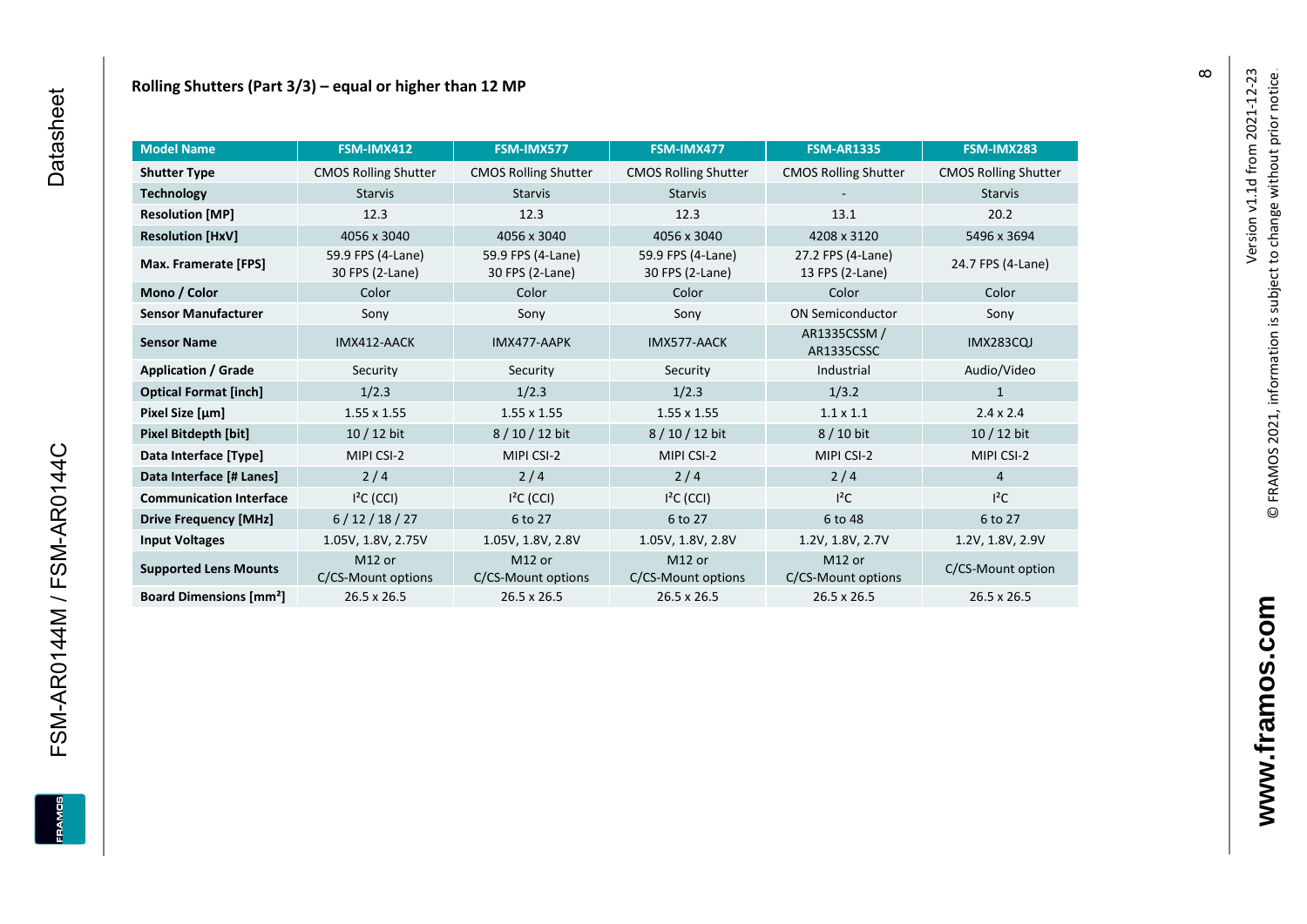# **[1.2.2](#page-0-7) Sub -LVDS, SLVS and SLVS -EC Modules**

<span id="page-10-0"></span>

| <b>Model Name</b>                        | FSM-IMX264                 | FSM-IMX304                 | FSM-IMX530                                            |
|------------------------------------------|----------------------------|----------------------------|-------------------------------------------------------|
| <b>Shutter Type</b>                      | <b>CMOS Global Shutter</b> | <b>CMOS Global Shutter</b> | <b>CMOS Global Shutter</b>                            |
| <b>Technology</b>                        | Pregius (Gen2)             | Pregius (Gen2)             | Pregius S (Gen4)                                      |
| <b>Resolution [MP]</b>                   | 5.1                        | 12.4                       | 24.5                                                  |
| <b>Resolution [HxV]</b>                  | 2464 x 2056                | 4112 x 3008                | 5328 x 4608                                           |
| Max. Framerate [FPS]                     | CSI-2: 35.7 FPS (4-Lane)   | CSI-2: 23.4 FPS (4-Lane)   | SLVS-EC: 106.9 FPS (8-Lane)<br>CSI-2: 30 FPS (4-Lane) |
| Mono / Color                             | Color / Mono               | Color / Mono               | Color / Mono                                          |
| <b>Sensor Manufacturer</b>               | Sony                       | Sony                       | Sony                                                  |
| <b>Sensor Name</b>                       | IMX264LLR / IMX264LQR      | IMX304LLR / IMX304LQR      | IMX530-AAMJ / IMX530-AAQJ                             |
| <b>Application / Grade</b>               | Industrial                 | Industrial                 | Industrial                                            |
| <b>Optical Format [inch]</b>             | 2/3                        | 1.1                        | 1.2                                                   |
| Pixel Size [µm]                          | $3.45 \times 3.45$         | $3.45 \times 3.45$         | $2.74 \times 2.74$                                    |
| Pixel Bitdepth [bit]                     | 12 bit                     | 12 bit                     | 8/10/12 bit                                           |
| Data Interface [Type]                    | SubLVDS                    | SubLVDS                    | SLVS, SLVS-EC                                         |
| Data Interface [# Lanes]                 | 4                          | 4/8                        | 1/2/4/8                                               |
| <b>Communication Interface</b>           | $I2C$ (4-wire serial)      | $I2C$ (4-wire serial)      | $I2C$ (4-wire serial)                                 |
| <b>Drive Frequency [MHz]</b>             | 37.125 / 54 / 74.25        | 37.125 / 54 / 74.25        | 37.125 / 54 / 74.25                                   |
| <b>Input Voltages</b>                    | 1.2V, 1.8V, 3.3V           | 1.2V, 1.8V, 3.3V           | 1.1V, 1.8V, 2.9V, 3.3V                                |
| <b>Supported Lens Mounts</b>             | C/CS-Mount option          | C/CS-Mount option          | C/CS-Mount option                                     |
| <b>Board Dimensions [mm<sup>2</sup>]</b> | 28 x 28                    | $28 \times 28$             | 28 x 28                                               |

თ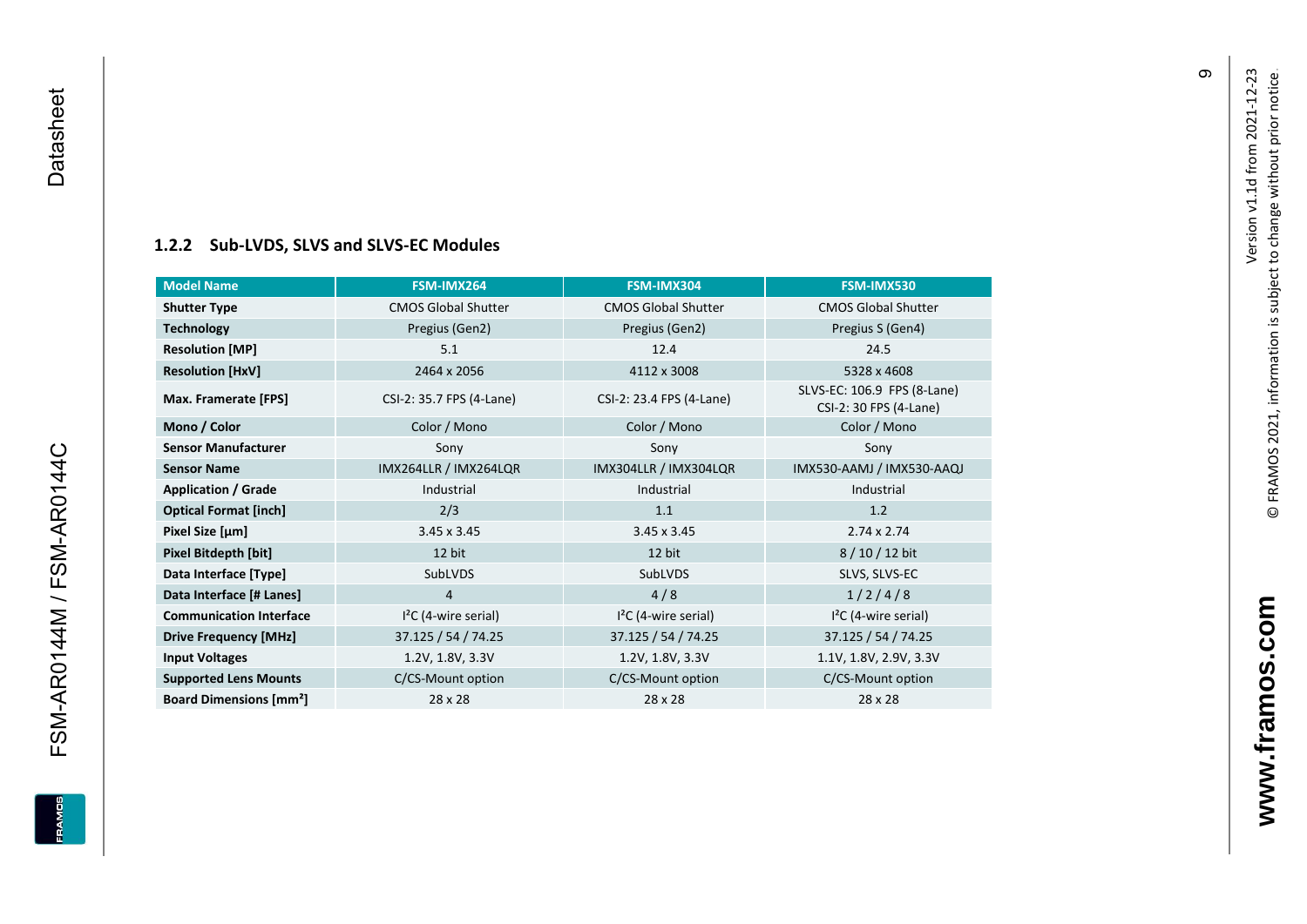### <span id="page-11-0"></span>**2 Software Package and Drivers**

As FRAMOS we know that the getting started with a new technology is the biggest challenge. The idea behind the Software Package is to enable embedded software engineers to get quickly to a streaming system and provide at the same time all tools that are needed to extend and adapt it according the individual needs of the application.

#### **What the software package and driver are:**

- A reference for a custom sensor implementation
- Demonstrating how to use the required interfaces
- Demonstrating how to communicate with the image sensor
- Demonstrating how to generaly initialize and configure the image sensor
- Provide initial image streaming output to the user space
- Demonstrating how to run basic image processing on pixel data

#### **Supported Processor Platforms**

The table below shows which platforms are supported by the standard driver package, and how many FSMs can at maximum be operated in parallel.

| <b>Sensor Module</b> | <b>NVIDIA</b><br><b>Jetson TX2</b> | <b>NVIDIA</b><br><b>AGX Xavier</b> | <b>NVIDIA</b><br><b>Jetson Nano,</b><br><b>TX2 NX, Xavier</b><br><b>NX</b> | <b>DragonBoard</b><br>410c | 96Boards<br><b>Consumer</b><br><b>Edition</b> | <b>Xilinx</b><br><b>Development</b><br><b>Boards</b> |  |
|----------------------|------------------------------------|------------------------------------|----------------------------------------------------------------------------|----------------------------|-----------------------------------------------|------------------------------------------------------|--|
| <b>FSM-AR0144</b>    | 4                                  |                                    | $\overline{2}$                                                             |                            |                                               |                                                      |  |
| <b>FSM-AR0521</b>    | $\overline{4}$                     |                                    | $\overline{2}$                                                             | $\overline{2}$             |                                               |                                                      |  |
| <b>FSM-AR1335</b>    | 4                                  |                                    | $\overline{2}$                                                             |                            |                                               |                                                      |  |
| FSM-HDP230           | $\overline{4}$                     | $\overline{4}$                     | $\overline{2}$                                                             |                            |                                               |                                                      |  |
| FSM-IMX264           | $\overline{2}$                     | $\overline{4}$                     | $\overline{\phantom{a}}$                                                   |                            |                                               |                                                      |  |
| FSM-IMX283           | $\overline{2}$                     | $\overline{4}$                     | $\overline{\phantom{a}}$                                                   |                            |                                               |                                                      |  |
| FSM-IMX290           | 4                                  |                                    | $\overline{2}$                                                             | $\overline{2}$             |                                               |                                                      |  |
| FSM-IMX296           | 4                                  |                                    | $\overline{2}$                                                             | $\overline{2}$             |                                               |                                                      |  |
| FSM-IMX297           | 4                                  |                                    | $\overline{2}$                                                             |                            |                                               |                                                      |  |
| FSM-IMX304           | $\overline{2}$                     | $\overline{4}$                     | $\overline{\phantom{a}}$                                                   |                            |                                               |                                                      |  |
| FSM-IMX327           | 4                                  |                                    | $\overline{2}$                                                             | $\overline{2}$             |                                               |                                                      |  |
| FSM-IMX334           | $\overline{2}$                     | $\overline{4}$                     | $\overline{\phantom{a}}$                                                   |                            |                                               | HW only, driver development                          |  |
| FSM-IMX335           | 4                                  |                                    | $\overline{2}$                                                             |                            | on project basis.                             |                                                      |  |
| FSM-IMX412           | $\overline{4}$                     |                                    | $\overline{2}$                                                             | $\overline{2}$             |                                               |                                                      |  |
| FSM-IMX415           | 4                                  |                                    | $\overline{2}$                                                             |                            |                                               |                                                      |  |
| FSM-IMX462           | $\overline{\mathbf{4}}$            |                                    | $\overline{2}$                                                             |                            |                                               |                                                      |  |
| FSM-IMX464           | $\overline{4}$                     |                                    | $\overline{2}$                                                             |                            |                                               |                                                      |  |
| FSM-IMX477           | $\overline{4}$                     |                                    | $\overline{2}$                                                             |                            |                                               |                                                      |  |
| FSM-IMX485           | $\overline{4}$                     |                                    | $\overline{2}$                                                             |                            |                                               |                                                      |  |
| FSM-IMX565           | $\overline{4}$                     |                                    | $\overline{2}$                                                             |                            |                                               |                                                      |  |
| FSM-IMX577           | $\overline{4}$                     |                                    | $\overline{2}$                                                             |                            |                                               |                                                      |  |
| FSM-IMX585           | $\overline{4}$                     |                                    | $\overline{2}$                                                             |                            |                                               |                                                      |  |
| FSM-IMX678           | 4                                  |                                    | $\overline{2}$                                                             |                            |                                               |                                                      |  |
| FSM-IMX715           | $\overline{4}$                     |                                    | $\overline{2}$                                                             |                            |                                               |                                                      |  |
| FSM-IMX530           | $\overline{2}$                     | $\overline{4}$                     |                                                                            |                            |                                               | 1 <sup>1</sup>                                       |  |

*Table 1: Ecosystem Software Package - Supported number of FSMs per processing board*

<sup>1</sup> SLVS-EC based FPGA reference implementation as part of the SLVS-EC RX IP Core offering.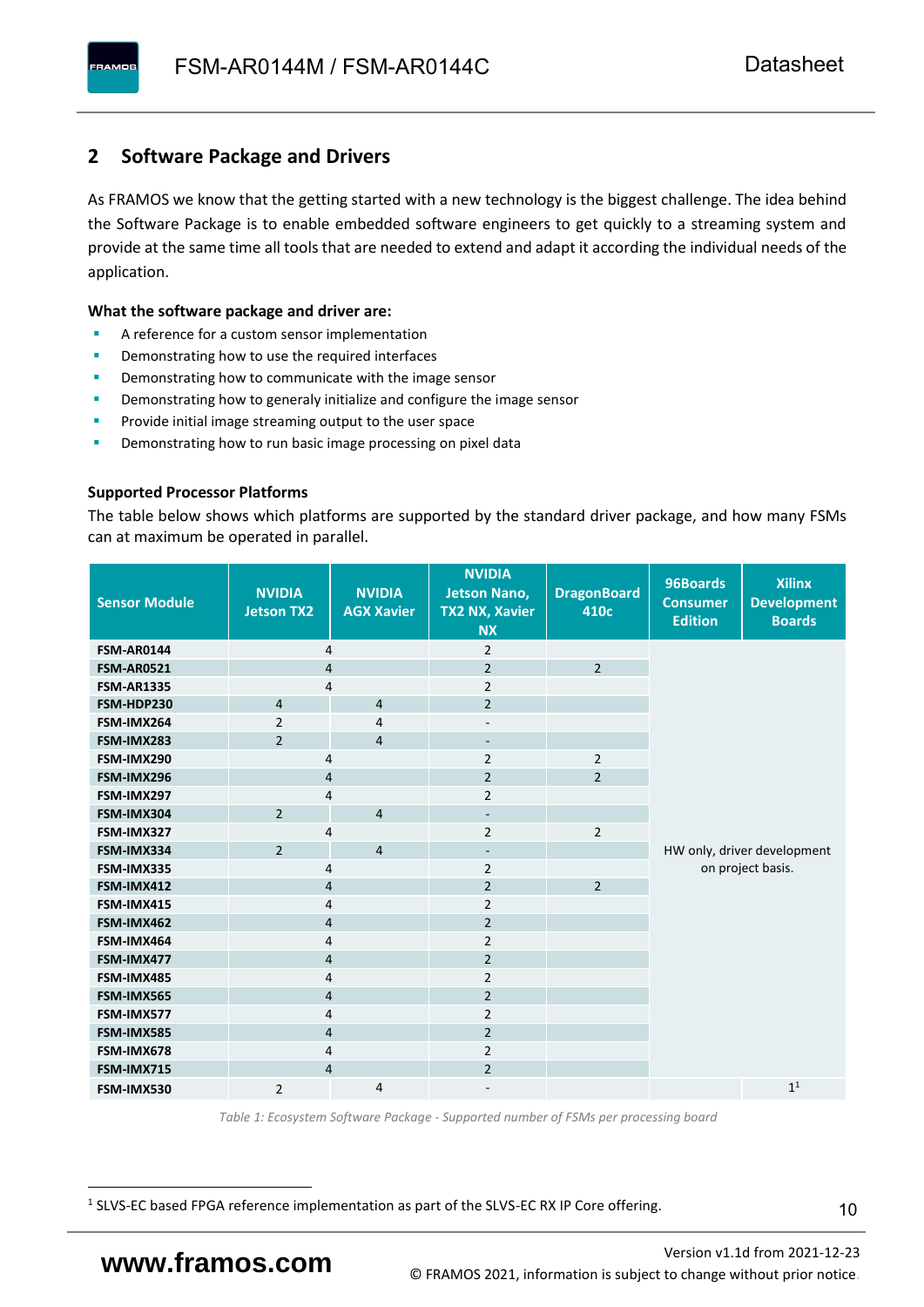#### <span id="page-12-0"></span>**2.1 Reference Software: NVIDIA Jetson Family**

The software package provided with the Development Kits of the FRAMOS Sensor Module Ecosystem provided for NVIDIA Jetson platforms provides a reference implementation of sensor and device drivers for MIPI CSI-2. It contains a minimum feature set demonstrating how to utilize the platform specific data interface and communication implementation, as well as the initialization of the image sensor and implementation of basic features.

#### **Package Content:**

- Platform and device drivers with Linux for Tegra Support
- V4L2 based subdevice drivers (low-level C API)
- Streamlined V4L2 library (LibSV) providing generic C/C++ API
- Display Examples:
	- OpenCV (Software)
	- LibArgus (Hardware)

#### **Supported Devices:**

- **NVIDIA Jetson Nano Developer Kit (B01)**
- **NVIDIA Jetson TX2 Developer Kit**
- NVIDIA Jetson TX2 NX Developer Kit
- **NVIDIA Jetson Xavier NX Developer Kit**
- **NVIDIA Jetson AGX Xavier Developer Kit**

#### <span id="page-12-1"></span>**2.1.1 Platform and Sensor Device Drivers**

The driver divides into two main parts that are configured in separate ways – the Image Modes and the General Features of the image sensor.

#### **Image Modes**

These are major attributes that have impact to the image data stream formatting. They require a static preconfiguration within the device tree (DT):

- Image / streaming resolution
- Pixel format / bit depth
- Data rate / lane configuration

Each driver provides access to  $3 - 5$  pre-built configurations, reflecting the main operation modes of the imager. Beside the full resolution, that is always available, they allow to receive image streams in common video resolutions like VGA, Full HD and UHD as they are supported or make sense by the imagers, and utilize sensor features like ROI and binning.

They act as an example for implementation and usage and are available as source. Due to the size limitation of the device tree, it is not possible to integrate an extensive set of options.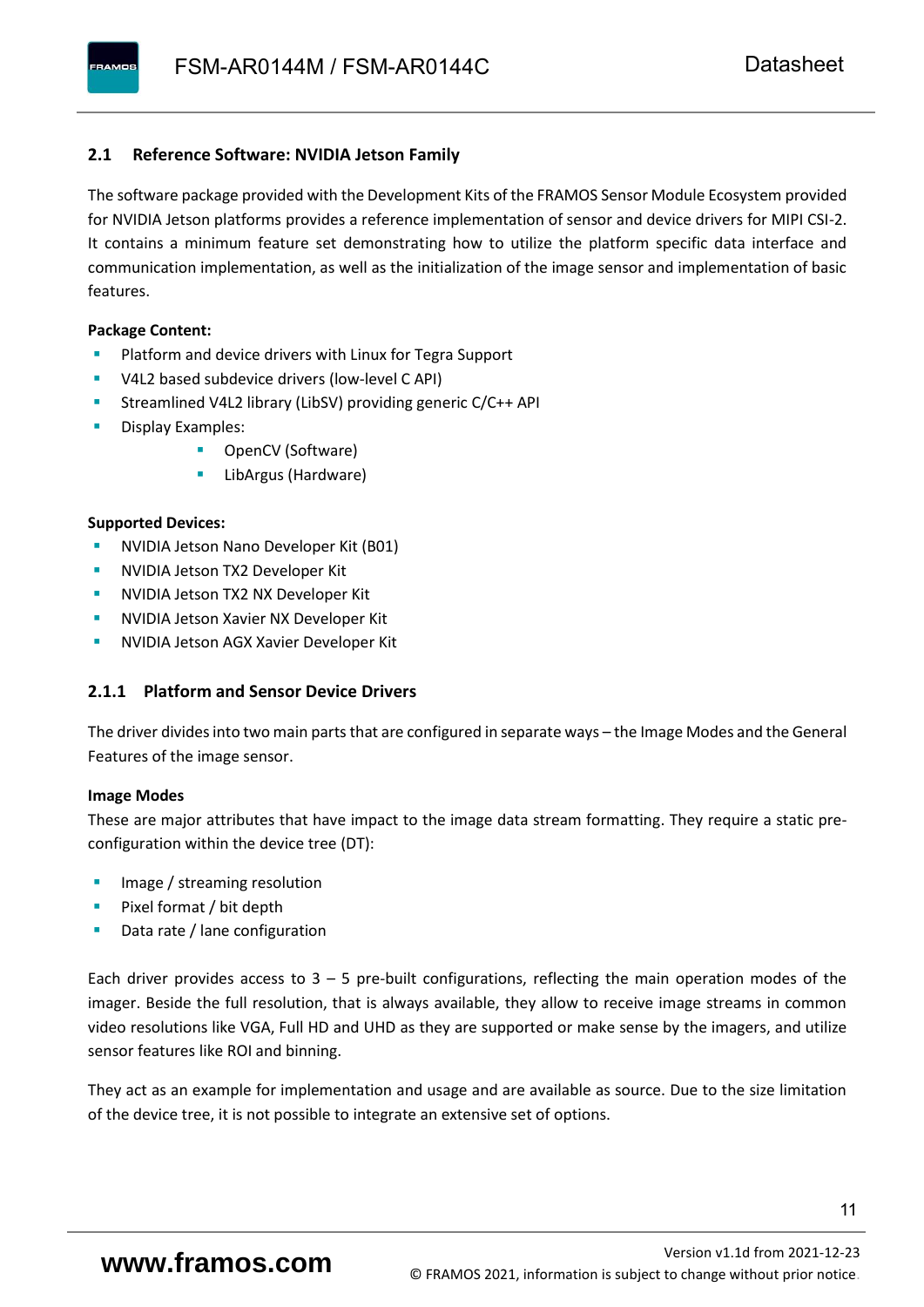#### **General Features**

**PAMOS** 

These are attributes of the image sensor that do not manipulate the data stream formatting. The drivers provided with the Software Pack integrate the sensor features as shown in the table below.



*Table 2: Supported sensor features on NVIDIA Jetson Family*

Further features, as they are supported by the image sensor, can be integrated into the driver sources using the image sensor datasheet.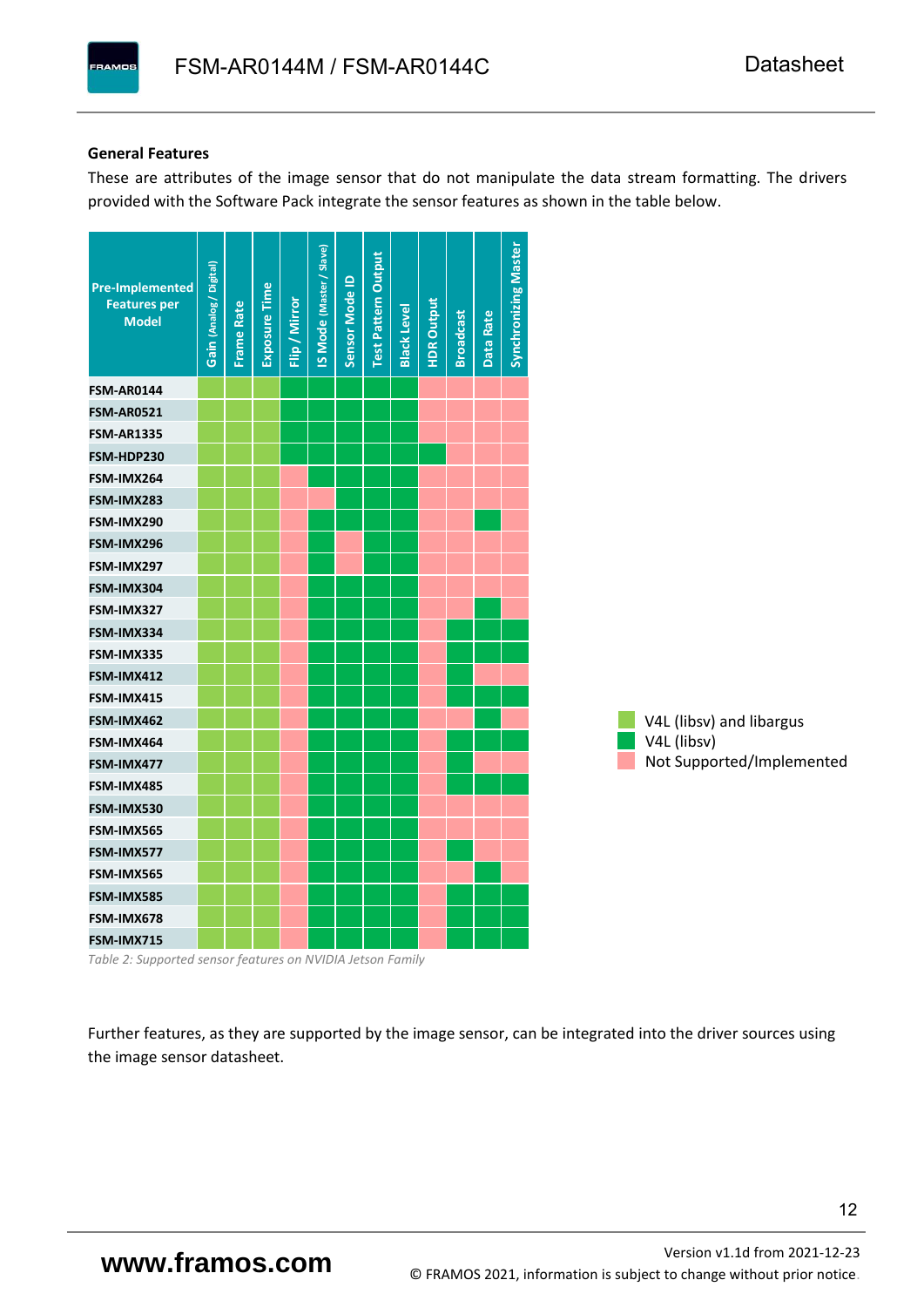#### <span id="page-14-0"></span>**2.1.2 Image Pre-Processing Examples**

The provided image processing examples show the general mechanisms of data handling for an image processing using 3<sup>rd</sup>-party libraries. The OpenCV example provides data that is raw (mono) or demosaiced (color) and not further optimized for visual experience, while the LibArgus examples leverages the discrete ISP (Image Signal Processor) inside the Jetson SoC to optimize image reproduction.

#### **Argus Camera Example:**

- Using hard ISP in NVIDIA Jetson SoCs, most performant option for image preprocessing
- Only applicable for color sensors (color processing can't be disabled)
- Most performant option
- Utilizing libArgus closed source library, support and tuning on individual basis through FRAMOS
- Example Implementation: Shows Demo Tuning per FSM Devkit

|                               | <b>Xavier</b><br>(AGX, NX) | Tegra X2<br>(TX2, TX2 NX) | Tegra X1<br>(TX1, Nano) |
|-------------------------------|----------------------------|---------------------------|-------------------------|
|                               | <b>Performance</b>         |                           |                         |
| Max. # of streams through ISP | 16                         | 12                        | 6                       |
| Pixel Bandwidth (max.)        | 2 Gpix/s                   | $1.4$ Gpix/s              | $1.4$ Gpix/s            |
| Image Resolution (max.)       | 64 MP                      | 24 MP                     | 24 MP                   |
| Image Width (max.)            | 6144 px                    | 6144 px                   | 6144 px                 |

*Table 3: ISP capabilities / limitations of NVIDIA Jetson Family*

The software package provided with our FSM Devkits contains a functionally and performance limited example configuration for the Jetson ISP. The configuration is sensor and lens related and demonstrates the combination of our standard kit in environments that are illuminated with fluorescent light, like in office or laboratory.

| <b>Supported Features in Default Configuration</b>                |                                             |  |  |  |  |
|-------------------------------------------------------------------|---------------------------------------------|--|--|--|--|
| <b>Lens Considered (Type)</b>                                     | Yes (Devkit Lens)                           |  |  |  |  |
| IR Cut Filter (Type)                                              | Yes (650nm/50%)                             |  |  |  |  |
| <b>Sensor Configuration</b>                                       | <b>Driver Default</b>                       |  |  |  |  |
| <b>Demosaic</b>                                                   | Yes <sup>2</sup>                            |  |  |  |  |
| <b>Black Level Compensation</b>                                   | <b>Yes (Calibrated)</b>                     |  |  |  |  |
| <b>Bad Pixel Correction</b>                                       | <b>Yes (Calibrated)</b>                     |  |  |  |  |
| <b>Color Correction</b>                                           | <b>Yes (Calibrated)</b>                     |  |  |  |  |
| Auto White Balance (A, TL84, D65)                                 | Limited (Calibrated for TL84 only)          |  |  |  |  |
| <b>Manual White Balancing</b>                                     | Limited (Not Calibrated)                    |  |  |  |  |
| Lens Shading / Falloff Correction                                 | Limited (Calibrated for Devkit lens)        |  |  |  |  |
| <b>Noise Reduction</b>                                            | Limited (Not Calibrated)                    |  |  |  |  |
| <b>Sharpening</b>                                                 | Limited (Not Calibrated)                    |  |  |  |  |
| Auto Exposure, Gain, Gamma,<br><b>Color/Tone, Contrast Tuning</b> | <b>Requires Application Specific Tuning</b> |  |  |  |  |

*Table 4: Default tuning of NVIDIA Jetson, supplied with FSM Devkits*

13

<sup>&</sup>lt;sup>2</sup> Demosaicing is always active and can't be disabled. For monochrome sensors refer to libSV to bypass the ISP.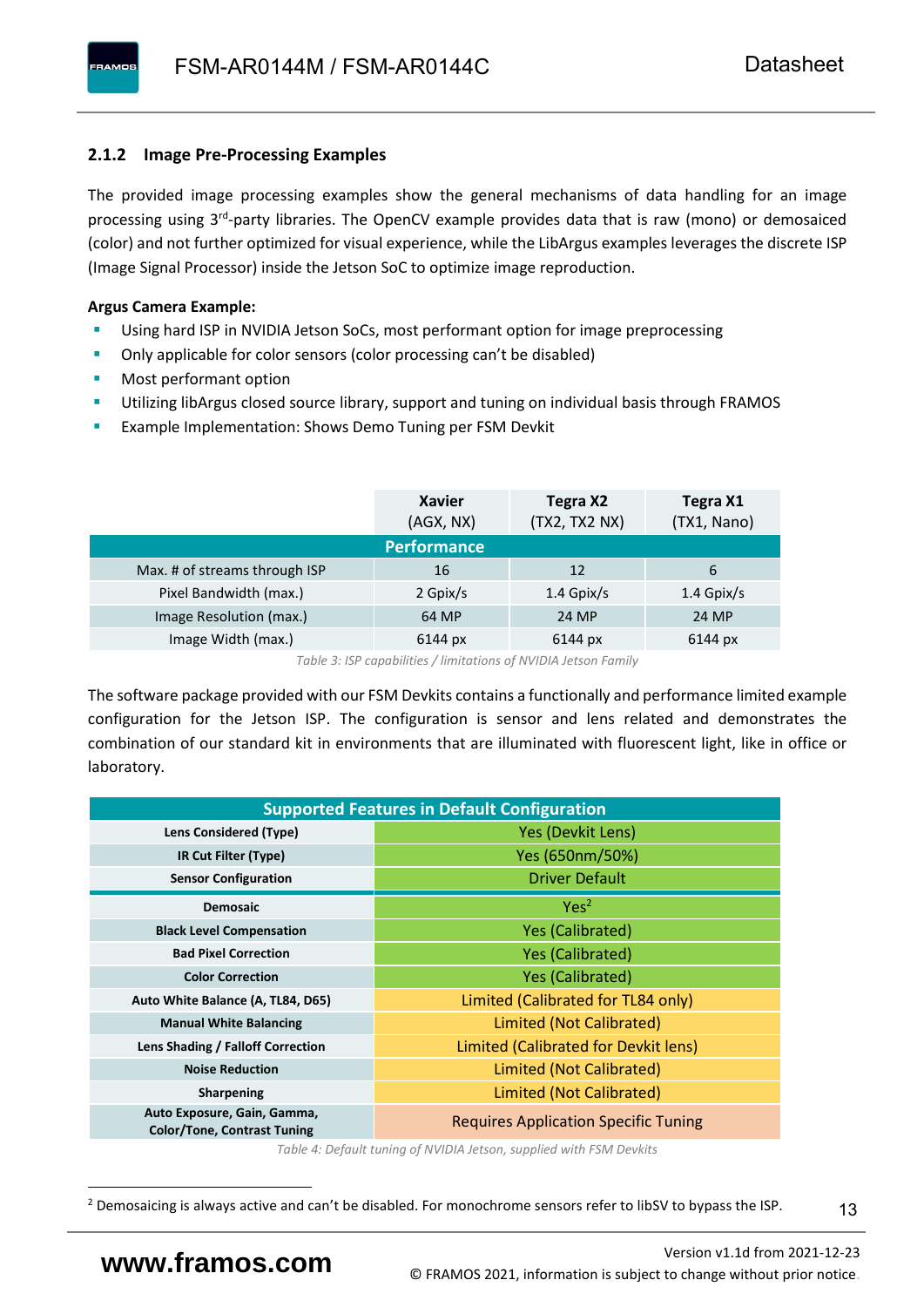

To archive best performance and stable results also in variable lighting conditions, a fully featured calibration will be required. As NVIDIA camera partner, FRAMOS provides full ISP configurations for standard setups on request. Further, full custom calibration services considering lens and application specific requirements for sophisticated applications are provided on per project basis.

#### **OpenCV Example:**

- Open software library
- Easy to use and large feature set
- **•** Very resource hungry (CPU)
- Not recommended for pre-processing
- **Example Implementation: Demosaicing, Displaying**

Due to limited performance and extreme resource utilization, the image processing support utilizing the CPU will not be further enhanced.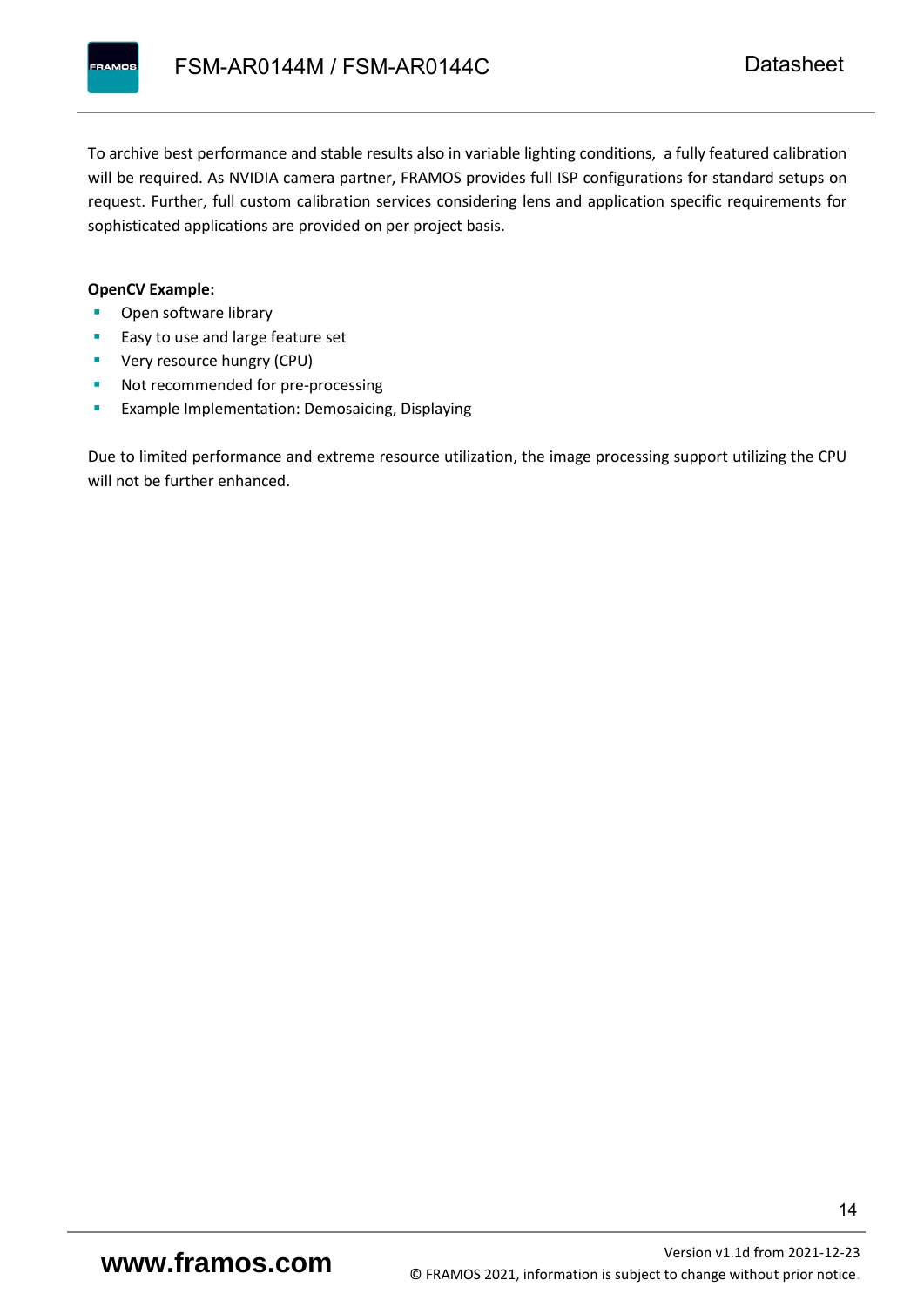#### <span id="page-16-0"></span>**3 Ecosystem Compatibility Matrix**

#### <span id="page-16-1"></span>**3.1 Hardware Support**

**PAMOS** 

The following matrix shows the compatibility of FSMs, FSAs and FPAs to each other. The FSAs differentiate to each other by supplied voltages, power up sequence, generated clock (oscillator) and physical attributes.

|            |                                                         | FSM-IMX290<br>FSM-IMX327                                             |                                                         |                                                                  |                                                         |                                            |                                                         |                                                         |                                                         |
|------------|---------------------------------------------------------|----------------------------------------------------------------------|---------------------------------------------------------|------------------------------------------------------------------|---------------------------------------------------------|--------------------------------------------|---------------------------------------------------------|---------------------------------------------------------|---------------------------------------------------------|
|            |                                                         | FSM-IMX334<br>FSM-IMX335                                             |                                                         |                                                                  |                                                         |                                            |                                                         |                                                         |                                                         |
|            |                                                         | FSM-IMX412 FSM-IMX462                                                |                                                         |                                                                  |                                                         |                                            |                                                         |                                                         | <b>FSM-IMX565</b>                                       |
| Item       | FSM-IMX577                                              | FSM-IMX477 FSM-IMX464<br>FSM-IMX485                                  |                                                         | <b>FSM-IMX296 FSM-AR0521</b><br><b>FSM-IMX297   FSM-AR1335  </b> | <b>FSM-IMX415</b><br><b>FSM-IMX715   FSM-IMX283</b>     |                                            | <b>FSM-AR0144</b>                                       | FSM-HDP230                                              | <b>FSM-IMX585</b><br><b>FSM-IMX678</b>                  |
| FSA-FT1/A  | FPA-4.A/TXA<br>FPA-A/NVN<br>FPA-2.A/96B<br>FPA-ABC/XX13 |                                                                      |                                                         |                                                                  |                                                         |                                            |                                                         |                                                         |                                                         |
| FSA-FT3/A  |                                                         | FPA-4.A/TXA<br>FPA-A/NVN <sup>4</sup><br>FPA-2.A/96B<br>FPA-ABC/XX13 |                                                         |                                                                  |                                                         |                                            |                                                         |                                                         |                                                         |
| FSA-FT6/A  |                                                         |                                                                      | FPA-4.A/TXA<br>FPA-A/NVN<br>FPA-2.A/96B<br>FPA-ABC/XX13 |                                                                  |                                                         |                                            |                                                         |                                                         |                                                         |
| FSA-FT7/A  |                                                         |                                                                      |                                                         | FPA-4.A/TXA<br>FPA-A/NVN<br>FPA-2.A/96B<br>FPA-ABC/XX13          |                                                         |                                            |                                                         |                                                         |                                                         |
| FSA-FT11/A |                                                         |                                                                      |                                                         |                                                                  | FPA-4.A/TXA<br>FPA-A/NVN<br>FPA-2.A/96B<br>FPA-ABC/XX13 |                                            |                                                         |                                                         |                                                         |
| FSA-FT12/A |                                                         |                                                                      |                                                         |                                                                  |                                                         | FPA-4.A/TXA<br>FPA-2.A/96B<br>FPA-ABC/XX13 |                                                         |                                                         |                                                         |
| FSA-FT13/A |                                                         |                                                                      |                                                         |                                                                  |                                                         |                                            | FPA-4.A/TXA<br>FPA-A/NVN<br>FPA-2.A/96B<br>FPA-ABC/XX13 |                                                         |                                                         |
| FSA-FT19/A |                                                         |                                                                      |                                                         |                                                                  |                                                         |                                            |                                                         | FPA-4.A/TXA<br>FPA-A/NVN<br>FPA-2.A/96B<br>FPA-ABC/XX13 |                                                         |
| FSA-FT26/A |                                                         |                                                                      |                                                         |                                                                  |                                                         |                                            |                                                         |                                                         | FPA-4.A/TXA<br>FPA-A/NVN<br>FPA-2.A/96B<br>FPA-ABC/XX13 |

#### <span id="page-16-2"></span>**Sensor Modules with MIPI CSI-2 (D-PHY) Output**

*Table 5: Ecosystem Compatibility Matrix – Native CSI-2 (D-PHY) FSMs*

<sup>&</sup>lt;sup>3</sup> Not verified, Xilinx Development Board with hard MIPI CSI-2 / D-PHY interface.

<sup>4</sup> FSM-IMX334 is not supported due to the sensor requiring 4-lanes MIPI.